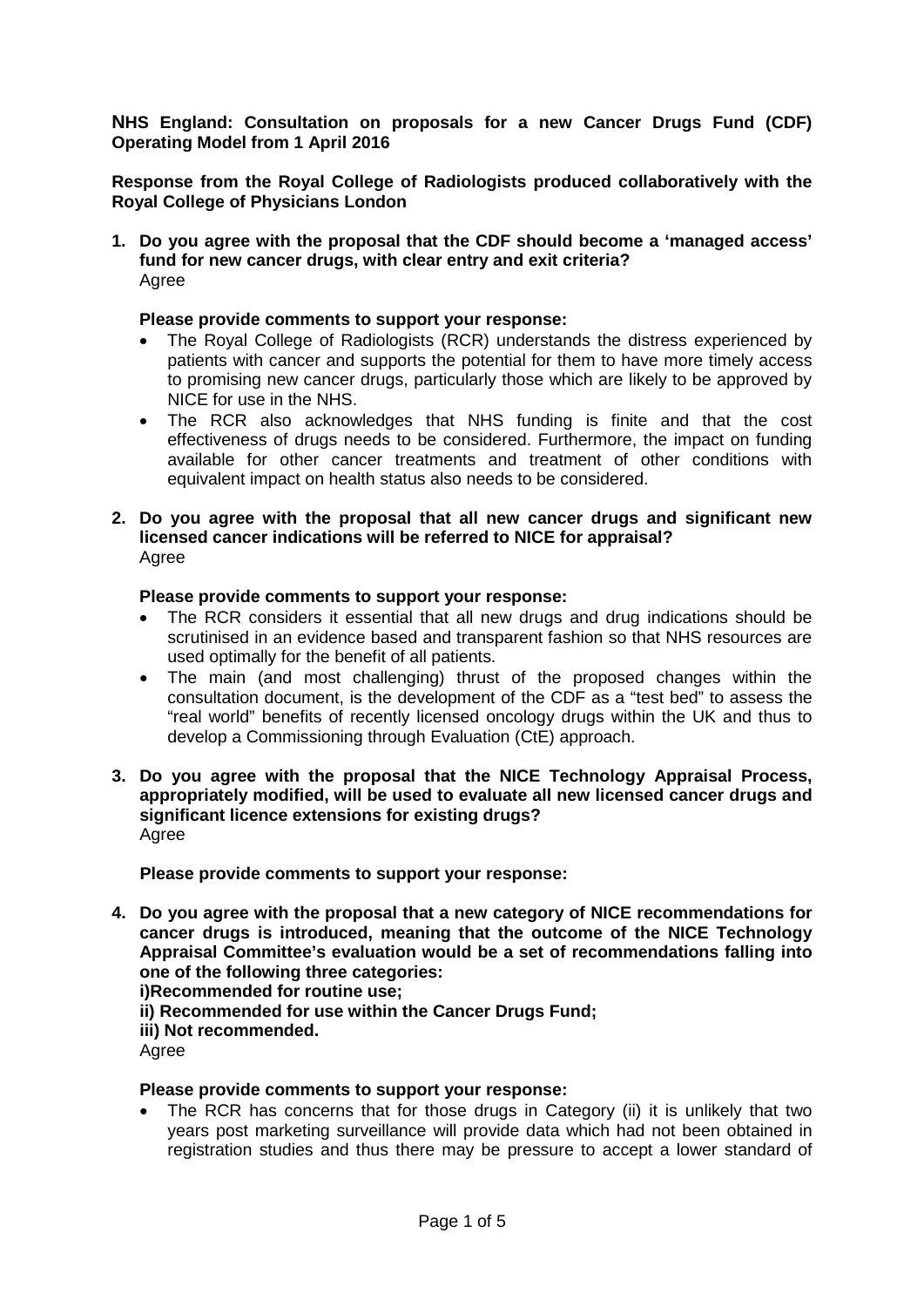evidence for some drugs. Therefore, the processes for analysis of outcome data and processes for removal of drugs from the CDF need to be robust.

- The traditional role of NICE is to evaluate available (usually published) evidence for its outputs. Although it is stated that there is an observational data unit within NICE, there is no information on how this will work and particularly whether its role will be in commissioning data collection/analyses or conducting these in-house. No details of previously completed analyses by this unit are provided. No details are provided on the structure, level of staffing, lines of responsibility and accountability for this observation data facility.
- The very rapid time frames required of NICE to deliver a provisional recommendation (rejection, adoption into routine commissioning or "conditional" approval (CtE)) before marketing authorisation and a definitive recommendation less than three months afterwards will be very challenging, particularly in the current financial environment.
- **5. Do you agree with the proposal that "patient population of 7000 or less within the accumulated population of patients described in the marketing authorisation" be removed from the criteria for the higher cost effectiveness threshold to apply?** Agree, provided rigorous criteria apply to all drugs and patient populations.

## **Please provide comments to support your response:**

- The RCR considers it essential that patients with rare cancers have access to potentially effective treatment given the specific difficulties obtaining the required patient numbers to acquire robust data. An expert body of uncompromised and unbiased medical expert opinion may have important input to such evaluations. Different methodologies for analysis of outcome data may need to apply for drug treatments for rare cancers.
- **6. Do you agree with the proposal for draft NICE cancer drug guidance to be published before a drug receives its marketing authorisation?** Agree

### **Please provide comments to support your response:**

- The RCR agrees with this proposal as it would optimise the chance of prompt drug availability for patients once a licence is obtained. However, it is essential this draft guidance remains confidential until after marketing authorisation, otherwise there may be pressure from pharmaceutical companies to defer entry into the process in the UK and thus potentially delay drug availability for NHS patients. It is also considered essential that the discounted price arrangements to reach desired Quality Adjusted Life Year (QALY) should also remain confidential.
- The RCR is also concerned that this proposal could provide the opportunity for those who may not be bound by clinical evidence of benefit and cost effectiveness considerations, unduly to influence final NICE guidance. The proposed timelines are very tight for an expert review group to be formed, meet and report.
- **7. Do you agree with the process changes that NICE will need to put in place in order for guidance to be issued within 90 days of marketing authorisation, for cancer drugs going through the normal European Medicines Agency licensing process?** Agree

### **Please provide comments to support your response:**

• The RCR is concerned that given the number of drugs becoming available or new licensing indications of existing drugs, NICE may not be able to deliver on tight timelines required for decision making. However, given the publicity associated with the introduction of new drugs, it is reasonable to apply the 90 day time frame.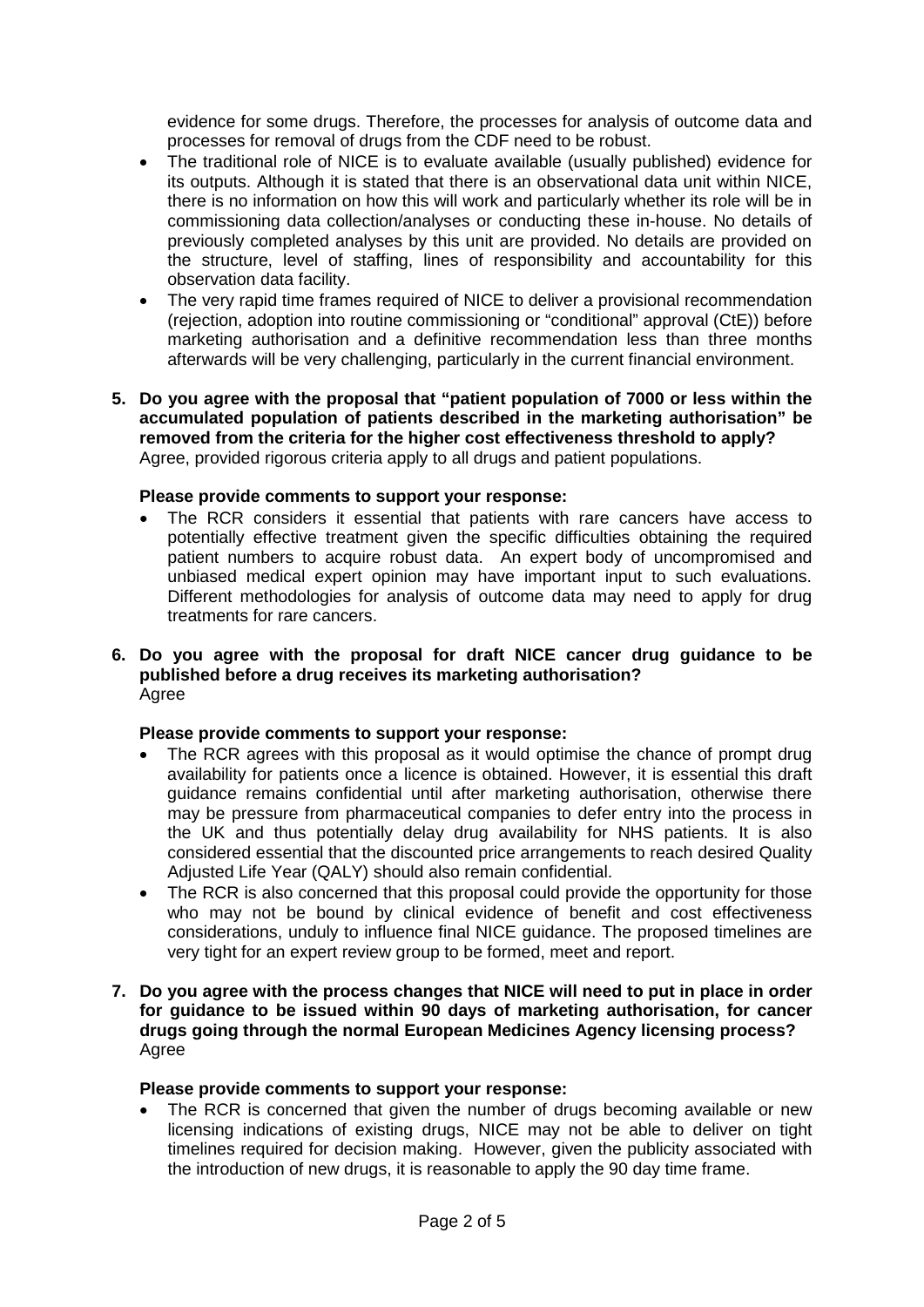**8. Do you agree with the proposal that all drugs which receive a draft NICE recommendation for routine use, or for conditional use within the CDF, receive interim funding from the point of marketing authorisation until the final appraisal decision, normally within 90 days of marketing authorisation?**

Agree, provided it is clear and guaranteed funding is withdrawn after negative decisions. There is a clear onus on clinicians not to promise the drug until after the final decision

## **Please provide comments to support your response:**

- **9. What are your views on the alternative scenario set out at paragraph 38, to provide interim funding for drugs from the point of marketing authorisation if a NICE draft recommendation has not yet been produced, given that this would imply lower funding for other drugs in the CDF that have actually been assessed by NICE as worthwhile for CDF funding?**
	- A cautious approach should be adopted. The RCR has concerns regarding the lack of robust data for some drugs which have gained marketing authorisation, difficulty with data collection and timeframes post marketing and "flooding the system" with drugs which have not been appraised.
	- Any funding must be on the basis of a NICE decision; anything else would encourage non-compliance with the process.
	- We recommend that clarity regarding timelines for technology appraisal is essential. If prompt decisions are not made, in the case of treatments for common diseases with a large number of potential patients, there is the potential for significant impact on an available, finite budget.
	- This should not be used as a default position by NICE if ambitious timelines and decision making cannot be achieved due to volume of work and lack of capacity to deliver.

## **10. Do you have any comments on when and how it might be appropriate for the CDF in due course to take account of off-label drugs, and how this might be addressed?**

- The RCR considers that given the difficulties in conducting trials and the long timeframe to recruit significant patient numbers in uncommon and rare cancers, adjustments in data quality and QALYS should be considered for these rare disease sites. A consensus view of a panel of expert clinicians regarding efficacy of specific drugs for rare indications could be considered.
- There needs to be a process of flagging prescription of such drugs nationally. The funding for this would come from new Individual funding requests (IFR) arrangements.
- NICE should consider how to support the evaluation of drugs for new indications which are no longer on patent, and therefore no longer supported by pharmaceutical companies.

### **11. Do you agree with the proposal to fix the CDF annual budget allocation and apply investment control mechanisms within the fixed budget as set out in this consultation document?** Agree

# **Please provide comments to support your response:**

• The RCR agrees with this proposal as the budget needs to be capped at some point, but the process must ensure equity of access for all patients.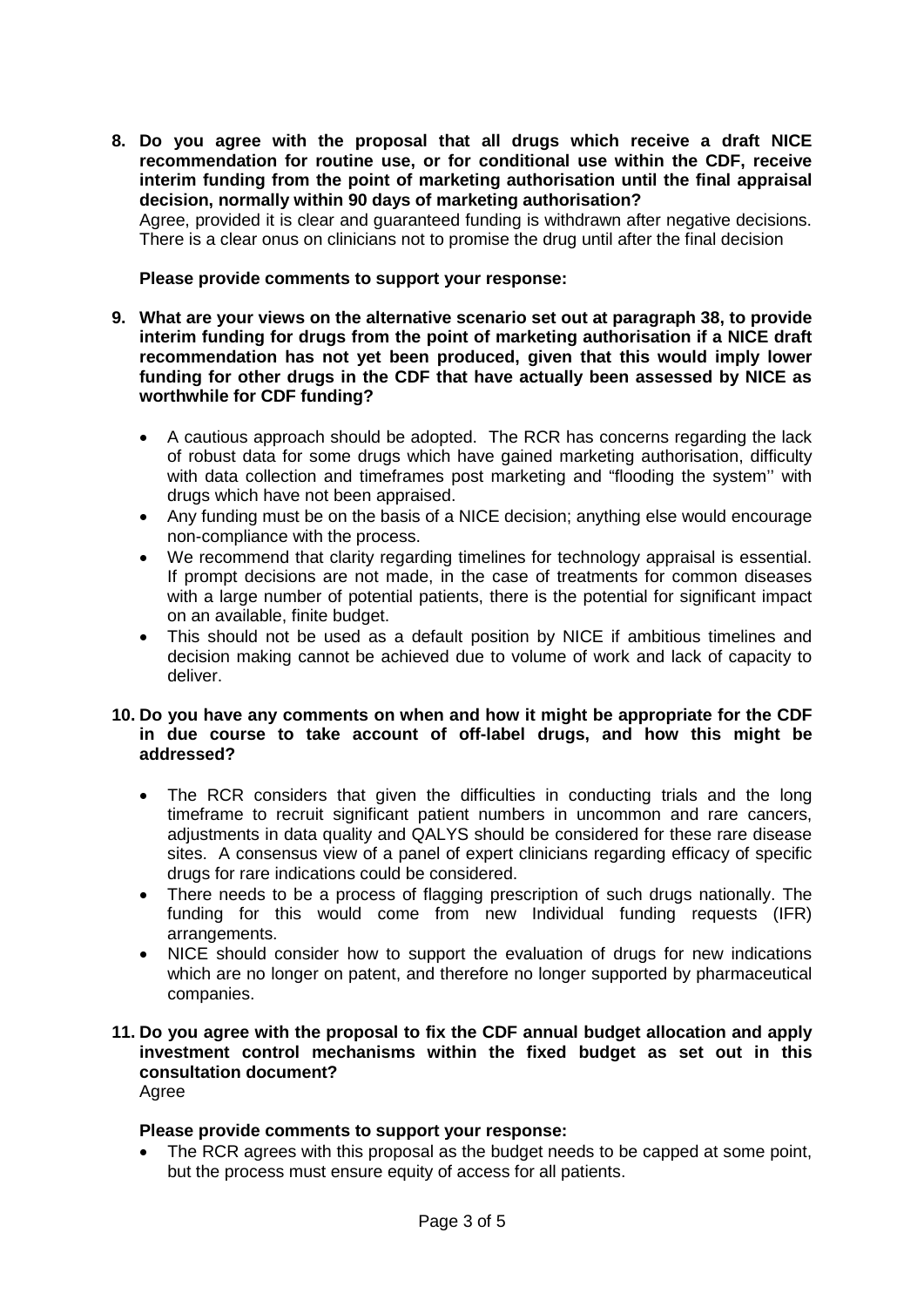• Given many competing pressures on the finite NHS budget and the need for equitable access to treatments across oncology and the wider NHS, it is essential that the CDF budget is controlled so that patients do not miss out on other interventions (curative radiotherapy/surgery, alternative treatments/supportive or palliative or rehabilitative care) because the oncology budget has been disproportionately used to support novel agents of limited cost effectiveness.

## **12. Do you consider that the investment control arrangements suggested are appropriate for achieving transparency, equity of access, fair treatment for manufacturers and operational effectiveness, while also containing the budget? Are there any alternative mechanisms which you consider would be more effective in achieving those aims?**

- The RCR agrees that this proposal represents an improvement on the current system
- The two year window for post marketing data collection is likely to prove difficult and there are concerns regarding the robustness of data collection which will be the responsibility of the pharmaceutical company. The Systemic Anti-Cancer Therapy (SACT) database operational in England is ideally placed to record drug usage, efficacy, toxicity and outcomes.
- This provides the opportunity for pricing adjustment by pharmaceutical companies to achieve a cost per QALY of £25k-£30k for drugs with lower demonstrated cost effectiveness and to allow drugs to be used and post marketing data to be collected.
- Financial management will be complex. The time lines for NICE to give conditional approval, to agree data collection mechanisms, to "recruit" a sufficiently large cohort of patients to allow a reasonable prospect of a statistically robust analysis and the period of drug treatment then needed to reach useful and robust clinical endpoints mean difficult decisions will need to be made (in a very uncertain and rapidly changing environment) concerning the use of the limited resource available to conduct the observational analyses needed. Even in advanced malignancy when disease progression occurs early, it will be difficult to conduct a CtE analysis in less than three years. Drugs used in the adjuvant context cannot be realistically tested by this approach.

# **13. Are there any other issues that you regard as important considerations in designing the future arrangements for the CDF?**

The RCR considers the following issues important:

- Support and funding for the Systemic Anti-Cancer Therapy (SACT) database and eprescribing should be embedded in new arrangements to provide contemporaneous and reliable information regarding uptake of drugs within the CDF. There is very little detail on the shape of the data collection mechanism(s) and the data fields to be collected. The possibility of this being orchestrated by pharmaceutical companies is suggested but not confirmed. It is surprising that the existing SACT database is not mentioned in the report and no role for this database in the CtE process is suggested (see SACT summary below).
- In view of the current prominent focus on drugs, we need to invest in all aspects of diagnostics (including radiology and pathology) in order to use drugs appropriately and other treatment modalities i.e. surgery and advanced radiotherapy, which together contribute to cure in the majority of patients.
- Arrangements for the devolved nations need to be considered, given that they are all part of the NHS as the availability of the CDF is a significant cause of inequitable access across the UK. It will be important for NHS England to engage with NHS administration authorities in the devolved nations to explore whether a unified approach across the UK could be achieved.